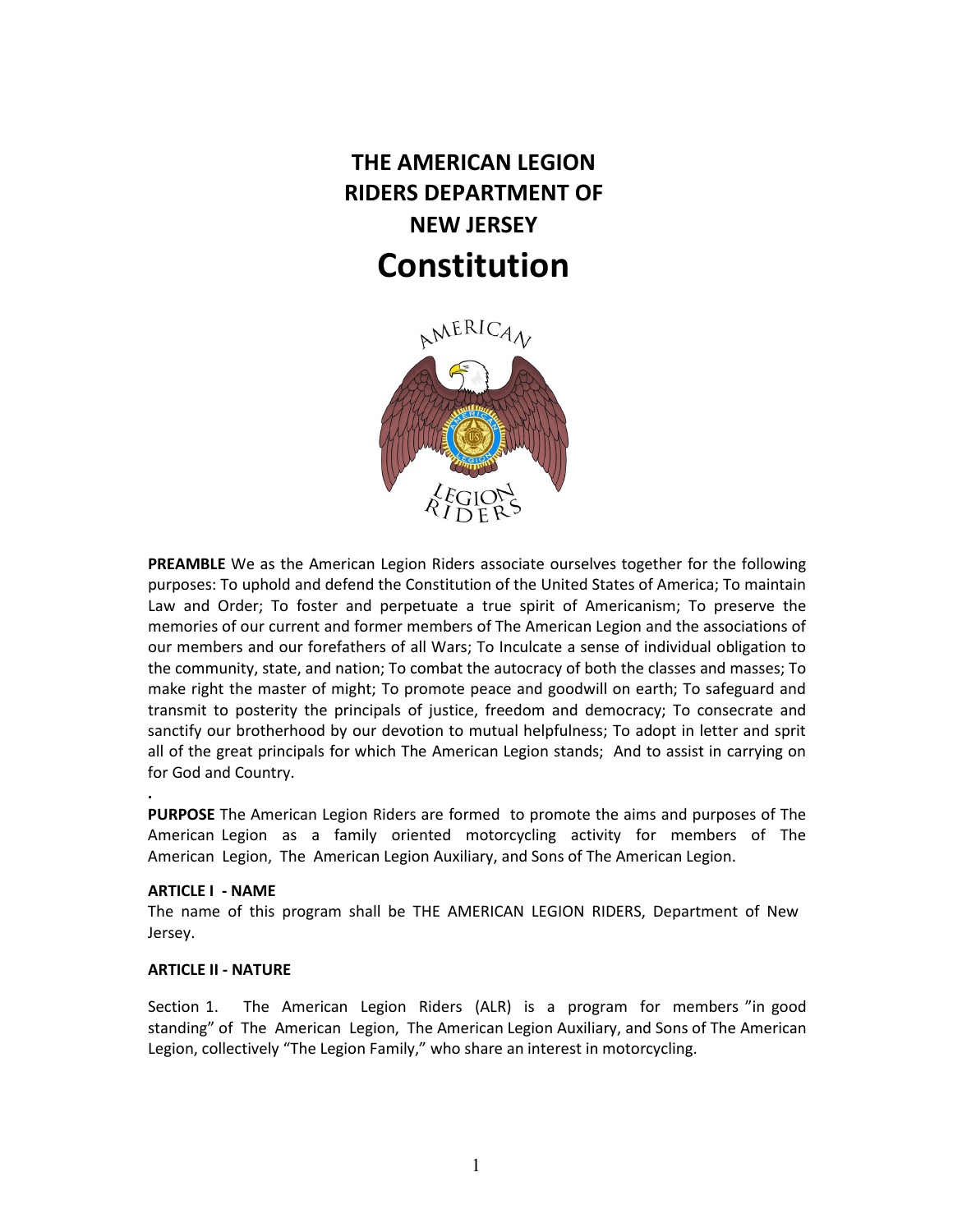Section 2. The ALR will uphold the declared principles of The American Legion as well as conform to and abide by the rules, regulations and decisions of the department, post, or other duly constituted governing body.

Section 3. The American Legion Riders shall represent the virtues, values, ethics, and morals of The American Legion in support of freedom, democracy, and the safety of our citizens. Affiliations of ALR programs with other groups and organizations that subscribe to the principles of and oppose our form of government by promoting anti-Americanism, antiestablishment , or pro-criminal culture shall not be permitted.

Section 4. Members of the ALR will avoid any perception of being a motorcycle, or "biker" club, or gang. Rather, the focus of membership is for the enjoyment of motorcycles and comradeship and furthering American Legion programs in the community.

Section 5. The ALR strives to improve the public's perception of the motorcycling community by promoting the honorable nature of service to one's community, state and nation through the sport of motorcycling.

Section 6. Members of the ALR must comply at all times with the motor vehicle safety, licensing, insurance laws and regulations of the state in which operating.

#### **ARTICLE III - ORGANIZATION**

Section 1, The ALR are organized at the Post levels inclusive. Each chapter exists at the discretion of the sponsoring Post. The chapter officers and executive committee are responsible and accountable to the sponsoring Post.

**Section 2, The American Legion Riders programs shall abide by The American Legion Department Constitution & Bylaws, as well as the established ALR Bylaws approved by the sponsoring Post.**

#### **ARTICLE IV - MEMBERSHIP ELIGIBILITY**

Section 1. All members of the ALR must further demonstrate current individual membership in good standing in The American Legion, The American Legion Auxiliary, or Sons of The American Legion.

Section 2. Members will not hold membership in more than one chapter of ALR at one time.

**Section 3. In addition to sections 1-3 above, members must be the legally registered owner of a motorcycle, 600cc or above.**

Section 4. All operators must be properly licensed and insured per their state rules and regulations.

**Section 5. All the ALR, membership cards will be provided by either the sponsoring Post or the ALR Chapter of that Post.**

Section 6, **"Support," "Volunteer," and/or "Honorary" Categories**. **American Legion Rider "Supporter" status is a Post determination granted only to those Legion Family members who go "beyond the call" to support the ALR program.**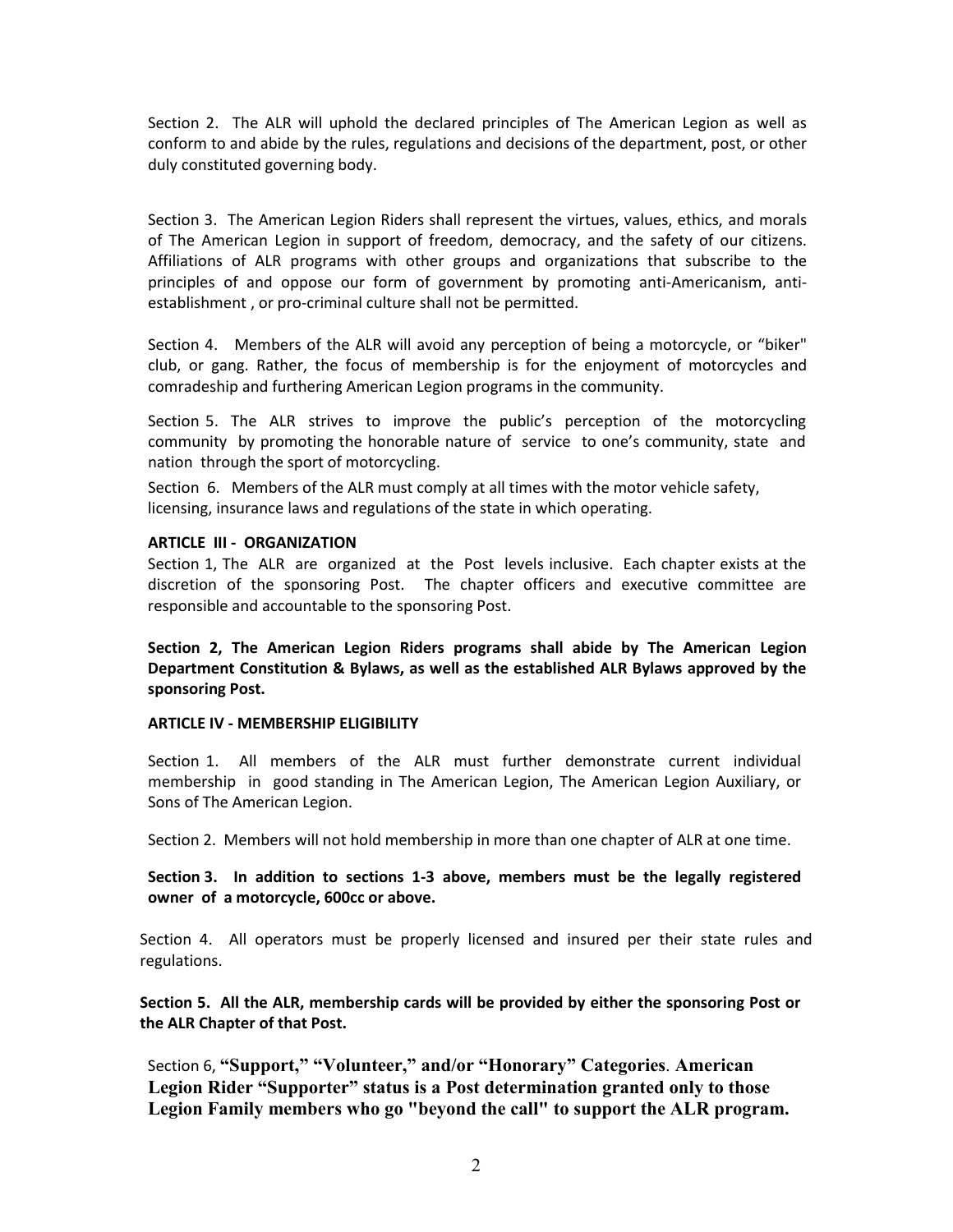**Supporting, honorary, or volunteer categories are allowable—but only for current members of The American Legion, the American Legion Auxiliary, or The Sons of The American Legion. At the discretion of the Post the decision to provide them with limited voting privileges or other privileges, or an identifying "support" patch, is discretionary. Further, the post may decide to restrict any association with the American Legion Riders to motorcycle owners and operators only. Under no circumstances will non-Legion Family be offered the status of supporter, honorary member, or volunteer. (American Legion Riders Recommendations from National, August 5, 2016)**

## **ARTICLE V - WEARING OF THE AMERICAN LEGION EMBLEM**

**Section 1. The patch wear is an intensely personal statement by our members, the Chapter or Department should not tell a Rider how to arrange his or her patches, or what they can or cannot wear, unless such arrangement or display brings discredit upon the ALR program, implies an improper association with an outside organization, or infringes on our trademarks. (American Legion Riders Recommendations from National, August 5, 2016)**

**Section 2. The only recognized American Legion Riders Emblem and Logo authorized are those sold through The American Legion Emblem Sales. No use of rockers touching the ALR patch are allowed because touching the ALR patch violates the trademark laws protecting the ALR patch. (Resolution 19, adopted by National on October 14 – 15, 2020).** 

## **ARTICLE VI - WEARING OF VESTS AND JACKETS**

Section 1. Members in good standing shall be authorized to wear the ALR small and large patches on a vest, or jacket. When wearing both patches the small patch shall be worn on the breast (either side) and the large patch shall be worn on the back.

Section 2. The large patches are available, and will be sold, to members of the ALR. The large and small patches are available for purchase from The American Legion, Emblem Sales, at 888- 453-4466

Section 3, The approved American Legion Riders patch is the Legion Eagle in an oval or circled patch that says American Legion Riders.

Section 4. All authorized large and small patches will have NEW JERSEY embroidered on them.

Section 5. When the American flag is worn, it must be the highest patch on the left. Members should have a POW/MIA patch on the right or left breast.

Section 6. No **property, percentage or MC patches.** We are members of The American Legion Family, not a bike club. We are veterans who ride motorcycles and enjoy associating with our families and other veterans.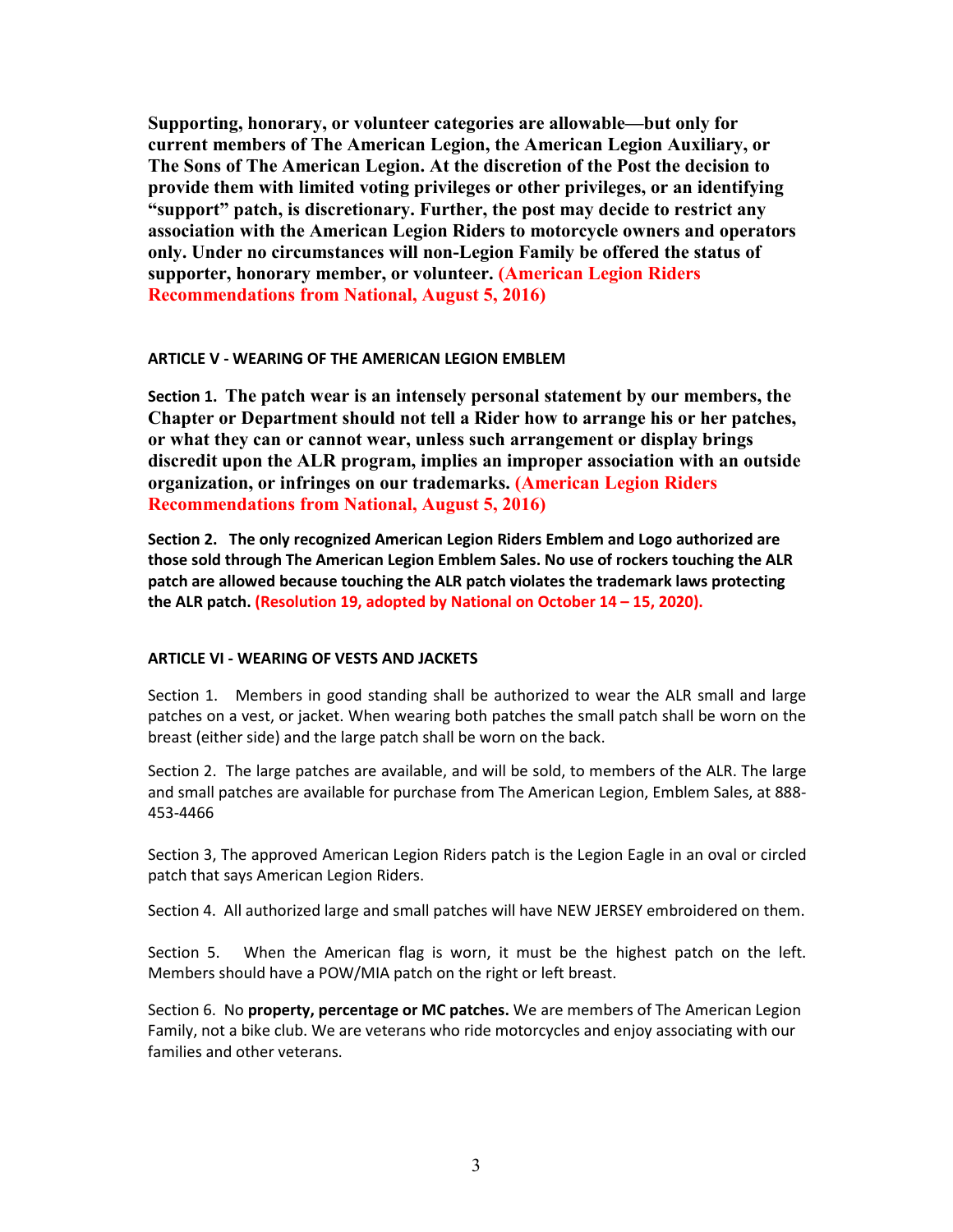## **ARTICLE VIII - DETERMINE ELECTED OFFICERS**

Section 1. **The elected officers of the State ALR will be the Director, Asst Director, Treasurer, Road Captain and five (5) District Chairpersons. Appointed positions are The Chaplain, Sergeant-at-Arms, Historian, Membership Chairperson, or any other American Legion DEC approved position, may be added either by appointment, or election, at the discretion of the State ALR/Chapter. (See section 5, page 3 of Resolution 19 states; The American Legion Riders officers shall be called Chairman, Vice Chairman, Director and assistant Director.)**

Section 2. Between State ALR meetings, the administrative power of the State ALR shall be vested in the Department Executive Committee.

Section 3. Between Chapter meetings, the administrative power of the Chapter shall be vested in the Chapter Executive Committees.

## **ARTICLE IX - FINANCES**

Section 1. The revenue of the Chapter ALR shall be derived from such membership fees, or dues, and from such other sources as may be approved by the ALR/Chapter.

Section 2. The amount of such membership, or initiation fees, and the amount of such annual fees shall be determined by the ALR/Chapter.

Section 3. The Chapter must provide a monthly financial report to the sponsoring Post Executive Committee.

**Section 4, The Post Finance Officer or Commander must be a signatory on all accounts. (From National Headquarters)** 

## **ARTICLE X - EXPULSION OR SUSPENSION**

Section 1. Any member may be expelled, or suspended, from the ALR for non-payment of dues to their sponsoring American Legion group.

Section 2. Any member of the ALR may be expelled, or suspended for cause after an appropriate hearing and by the majority vote of the general membership, at a regular chapter meeting. (i.e. - for behavior unbecoming a Legionnaire).

**Section 3. The initial start of the appeal process will begin at the Chapter/Post level and shall follow the same procedure as is stated in The American Legion Department of New Jersey Constitution and Bylaws, Article IV. The member has the right to appeal his/her decision to the Region, with the final stopping point being with the State ALR/Department Executive Committees.**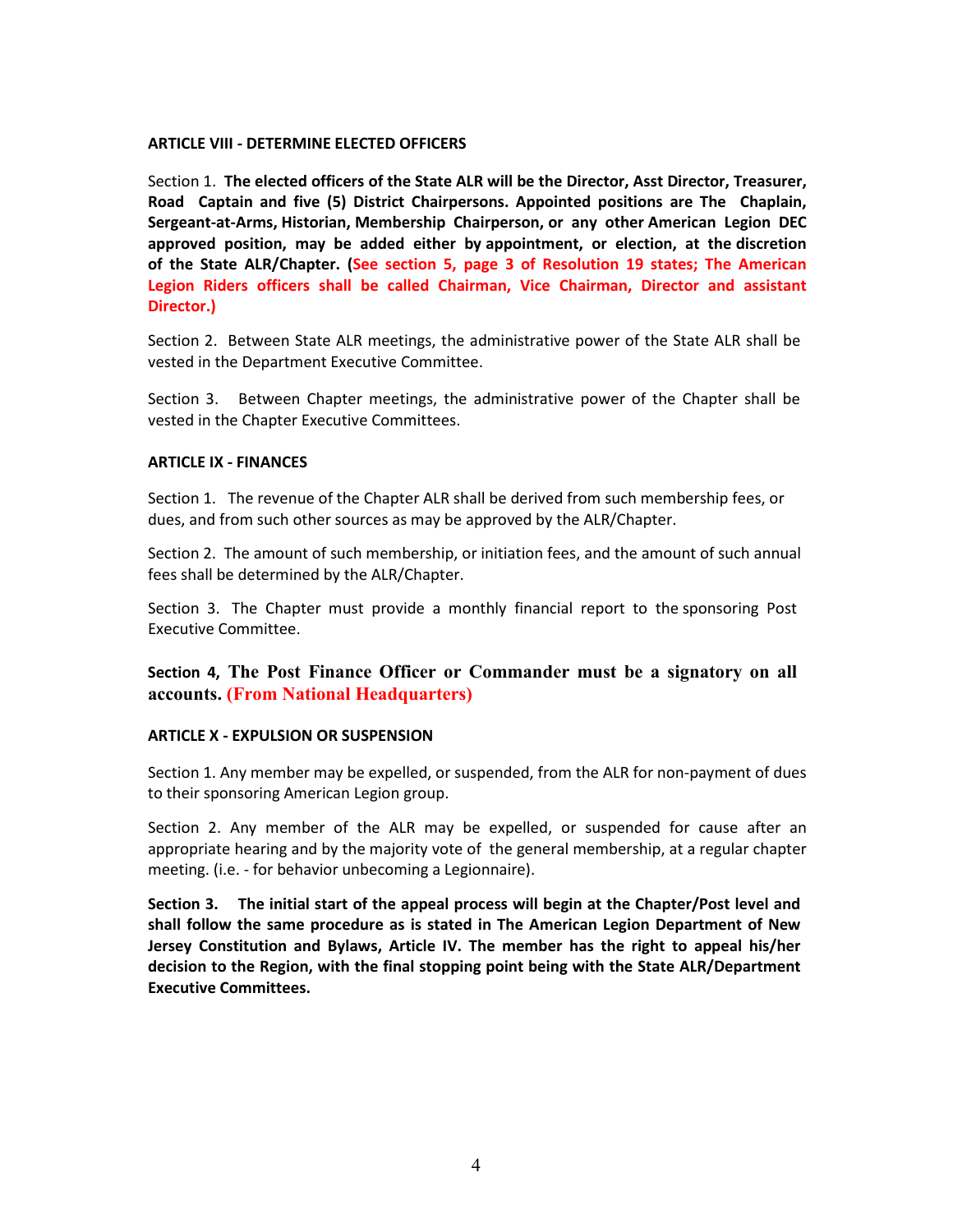## **ARTICLE XI - AMENDEMENTS**

Section 1. Amendments to this Constitution may be proposed by any *Chapter*, Region or the Department ALR Committee at any time no later than 60 days prior to the annual convention and shall be forwarded to the Department Adjutant who shall give notice thereof to all Chapters in the Department at least 30 days prior to said convention. The ALR Department Executive Committee shall have authority to propose amendments to this Constitution upon notice to all Chapters in the Department given at least 30 days prior to said convention. Such amendments shall be considered recommended upon a two-thirds affirmative vote of the delegates present at any session.

Section 2. Amendments to this Constitution proposed at the annual convention of which the notice as required by Section 1 of this article shall not have been given, shall be adopted only by the unanimous consent in writing of all delegates duly elected to serve at said convention, whether or not in attendance at said session at which such amendment is voted upon.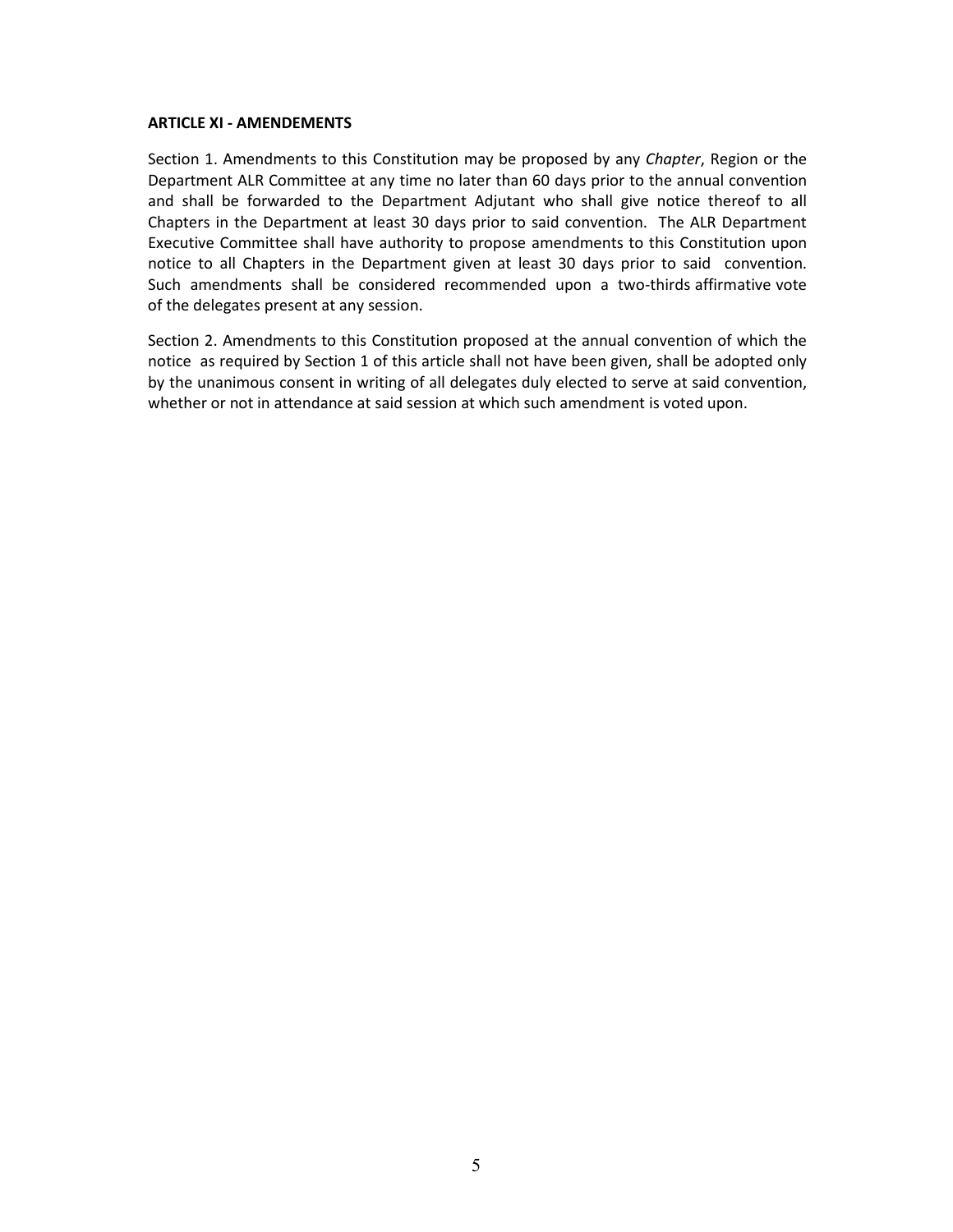# **By-Laws**

## **ARTICLE I - NAME**

Section 1. The program existing under these by-laws is to be known as The American Legion Riders, Department of NEW JERSEY, Post Name and Post Number.

Section 2. The name and nature of this program is set forth in the constitution.

## **ARTICLE II - STATE ALR EXECUTIVE OFFICERS/DIRECTORS**

Section 1. The officers

- a. 1 State ALR Director
- b. 1 State ALR Asst Director
- c. 1 State ALR Secretary
- d. 1 State ALR Road Captain f. 1 State ALR Chaplain
- g. 1 State ALR Sgt-at-Arms h. 1 State ALR Historian
- h. 5 Regional Directors

and any other Department approved position, may be added either by appointment, or election. Each officer shall be at least 18 years of age and shall hold their office for a term of one year. The Director and Asst Director may succeed his or her self for an additional one year term. The Section caucuses will meet Wednesday prior to the opening of the Department Convention for the purpose of election of officers and resolutions. The individual candidate receiving the largest number of votes for a particular office shall be declared elected.

Section 2. In the event of a vacancy in the office of State ALR Director, the State ALR Asst Director shall make recommendations on who should fill said vacancy for the balance of the term to The American Legion Department DEC for consideration. The Department Executive Committee of New Jersey has final say in who will fill any subsequent vacancy of any elected ALR office or position.

Section 3, A vacancy shall exist when an officer is absent from state ALR Executive meetings due to resignation, incapacity due to illness or injury, or for a continuous period of three (3) consecutive unexcused absences considered detrimental to the interest of the ALR Executive committee.

Section 4. One individual will be elected in each region as Regional Director. Each of the Regional Directors shall be elected for a term of two years, and shall not be eligible to succeed themselves after serving a full term.

Section 5. Any officer may be removed upon vote of the State ALR Executive Committee when they judge that it is in the best interests of The American Legion.

**Section 6. The ALR, Department of New Jersey shall be divided into five (5) geographical regions to correspond with the five (5) Department Vice Commanders to be determined by the state ALR Director and ALR Executive Committee with the approval American Legion Department of New Jersey DEC, the area of each may be adjusted from time to time by The American Legion Department of New Jersey DEC.**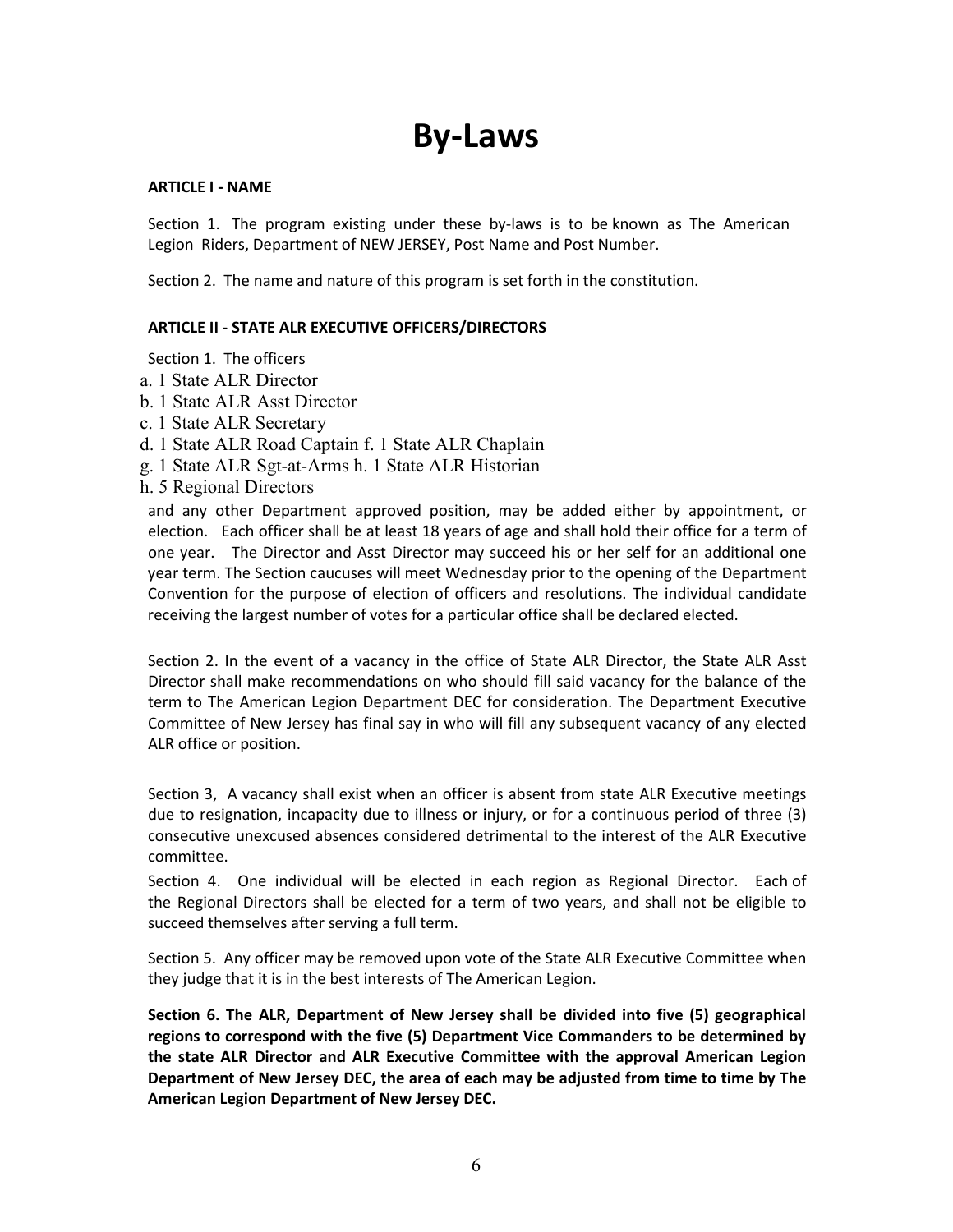Section 7. Any member may attend all State ALR Executive Committee meetings, but only the State ALR Executive Committee and the Regional Directors has a voice and a vote.

Section 8. The State ALR Executive Committee shall be made up of the elected officers and the Regional Directors.

Section 9. A majority of the State ALR Executive Committee constitute a quorum for the transaction of business at meetings.

Section 10. All State ALR Officers and Directors that were elected by the members must be approved by The American Legion Department of New Jersey DEC prior to taking office.

Section 11, All Past Department ALR Directors shall be members of the Department American Legion Riders Executive Committee with voting privileges.

## **ARTICLE III - DUTIES OF THE STATE OFFICERS/DIRECTORS**

Section 1. Duties of State Director. It shall be the duty of the State Chairman or Director to preside at all meetings, have general supervision over the organization. The Chairman or Director shall make an annual report covering the business of the State ALR for the year, make recommendations for the ensuing year, which shall be read at the annual State Convention, and a copy thereof immediately forwarded to Department. The Director shall perform such other duties as directed by The American Legion Department of New Jersey DEC.

Section 2. Duties of State Asst Director. The State Asst Director shall assume and discharge the duties of the office of Director in his/her absence, or disability of, or when called upon by the State Director.

Section 3. Duties of State Secretary. The State Secretary shall have charge of and keep a full and accurate record of proceedings of all meetings, keep such records as Department organizations may require.

Section 4. Duties of State Road Captain. The State Road Captain shall plan all tours, runs, activities, and events; lead the state in formation riding and parades; arouse interest in activities; encourage all rules of safe motorcycle operation and group riding. Additionally, the Road Captain may select assistants to aid in special tasks prior to the ride and may chair appropriate activities committee as directed by the State Director or ALR Executive Committee. If there is not a Sergeant-at-Arms (appointed or elected) in the State, the Road Captain will keep order at all meetings.

**Section 5. Duties of the Asst. Road Captain. The State Asst Road Captain shall plan all tours, runs, activities, and events in the event the State Road Captain is unavailable; lead the state in formation riding and parades; arouse interest in activities; encourage all rules of safe motorcycle operation and group riding. Additionally, the Asst Road Captain may select assistants to aid in special tasks prior to the ride and may chair appropriate activities committee as directed by the State Director or ALR Executive Committee. If there is not a**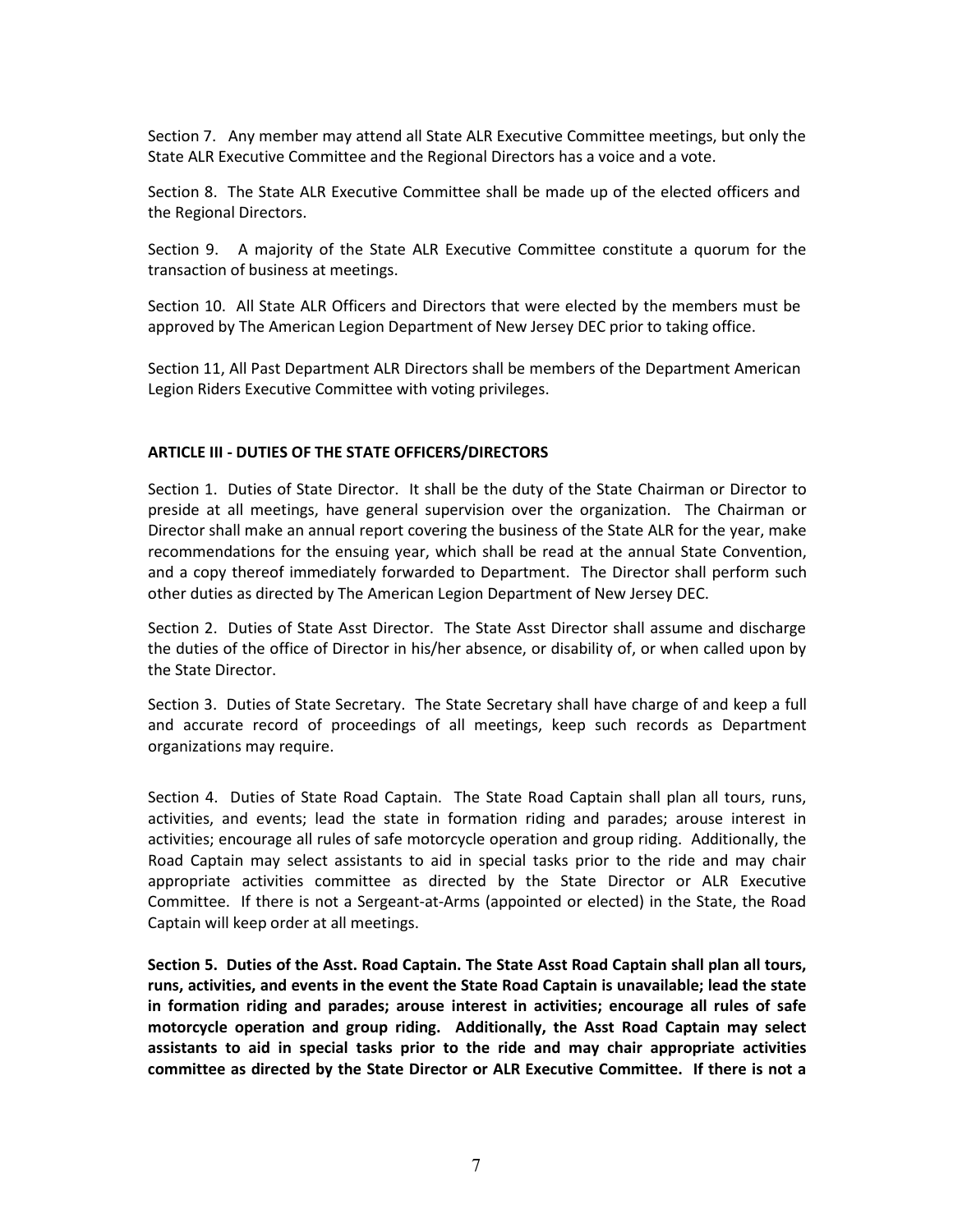## **Sergeant-at-Arms (appointed or elected) in the State, the Asst Road Captain will keep order at all meetings.**

Section 5. Duties of the State Sergeant-at-Arms. The Sergeant-at-Arms shall maintain order at meetings and gatherings and assist the Road Captain in encouraging all rules of safe riding during sponsored events; and perform such other duties and/or chair such committees as may be assigned by the State Director, or ALR Executive Committee.

Section 6. Duties of State Historian. The State Historian shall be charged with the individual records and incidents of the State and Chapter members, and shall perform other such duties as may properly pertain to the office, or as may be determined by the State Director or ALR Executive Committee.

Section 7. Duties of State Chaplain. The State Chaplain shall be charged with the spiritual welfare of the Riders and will offer divine, but nonsectarian, service in the event of dedications, funerals, public functions, etc., and adhere to such ceremonial rituals as are recommended by National or Department.

Section 8. Duties of a State Regional Directors. The State Regional Directors will assist new chapters that wish to form. Visit each chapter in the region to ensure compliance to the State ALR mandated By-Laws. Ensure that all state information is given to the chapters in their region. Report on the region at all State ALR Executive Committee meetings.

## **ARTICLE IV - STATE ALR MEETINGS**

Section 1. State ALR Executive Committee meetings will be held at all The American Legion DEC meetings, State Convention or any other time or place set by Department, or by the State Director.

Section 2. Through the Regional Directors, State ALR conventions will have business voted on by delegates, and in the delegate's absence alternates, which will be elected by the Chapters. Attendance and voting by a delegate may be by written proxy to a delegate or alternate holding membership in the same Chapter of the delegate giving such proxy. No member of the Department DEC shall hold any proxy.

Section 3. A letter from each chapter must be mailed to Department five (5) days prior to the event, stating who the elected delegates and alternates are. Chapters that don't send letters, or if elected delegates and alternates do not sign in, even if other members from the Chapter are in attendance, that Chapter will not have a vote.

Section 4. Notice of meeting(s), or events, will be sent to the Chapters by Department, State Officers, or Regional Directors in advance of the meetings, or events.

## **ARTICLE V - REGIONAL DIRECTORS**

Section 1. There shall COVER THE SAME AREAS AS Department Vice Commanders and will be assigned as such by the state Director.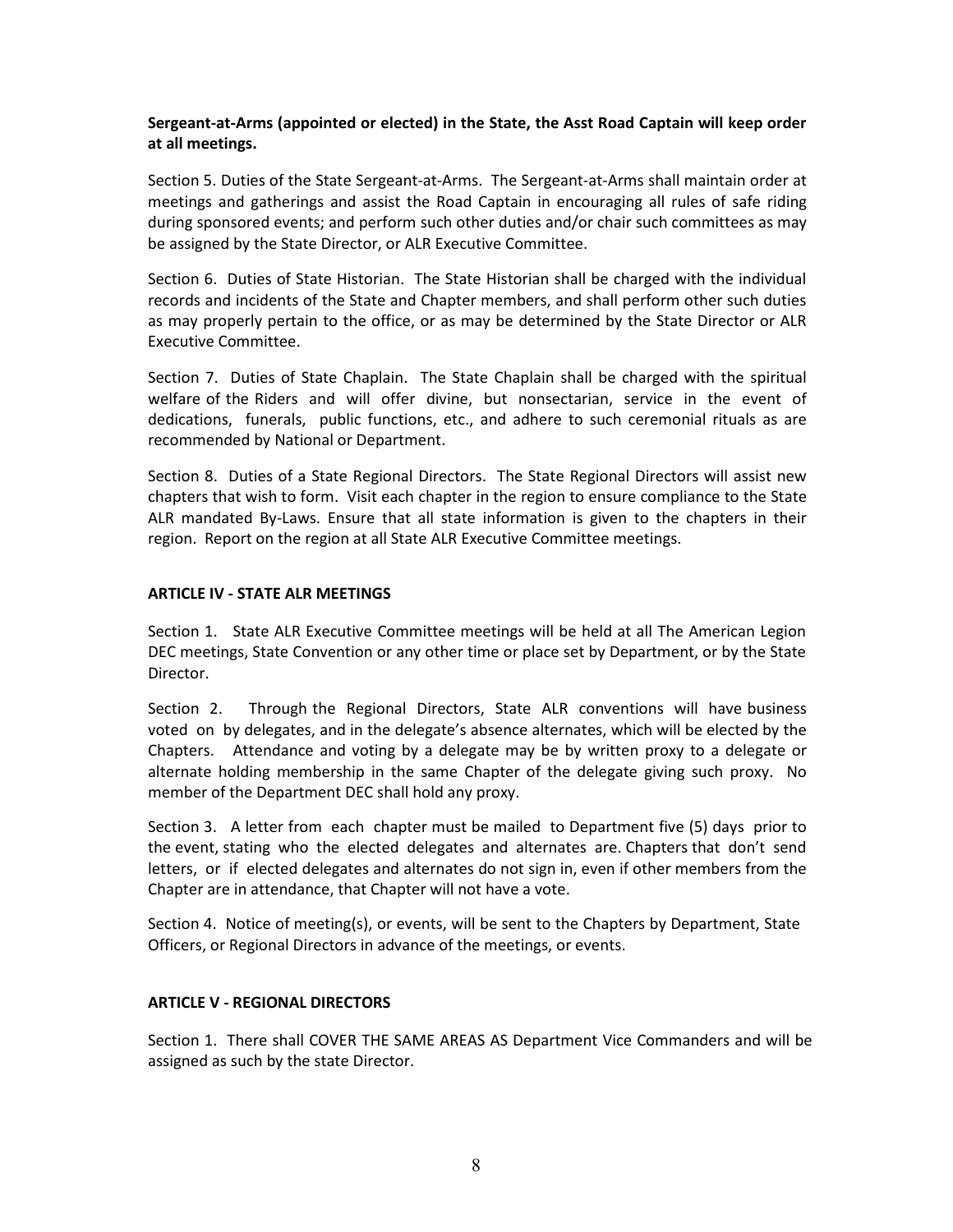Section 2. Regional Directors shall be elected as provided in Article II, Section 1 of these By-Laws and by one of the following methods:

a. At the Department Convention by the delegates from the respective Region, in which event the rules for the Department Convention shall govern, or,

b. At a caucus of the State ALR Convention delegates, to be held not earlier than 30

 days prior to the Department Convention, at a time and place as designated by the Regional Director. The Regional Directors shall notify each Chapter Director within his Region of the place, time, and purpose of such caucus, and at least ten days prior thereto. Such notice will be given by first class mail. In turn, each Chapter Director shall notify the delegates and alternates to the Department Convention of the place, time and purpose of the Regional Caucus. A majority of the votes of the accredited delegates present and voting shall be necessary to elect a Regional Director.

c. Or, by the duly qualified delegates and/or alternates, assigned by each Chapter to the Regional organization, at a Regional meeting to be held as set forth in Subsection (b) A majority vote of the accredited delegates and/or authorized alternates in the Regional organization, present and voting shall elect a Regional Director.

Section 3. State ALR Constitution and By-Laws shall determine the method of election to be used in the respective regions.

Section 4. In the event that a Regional Director fails to function or does not perform the duties prescribed for him or her to the satisfaction of his State ALR Director and The American Legion Department of New Jersey DEC, or fails to attend two successive American Legion Department of New Jersey DEC meetings without giving reasons for his absence there from, the State ALR Director, with the consent of The American Legion Department of New Jersey DEC, may declare the office vacant.

Section 5. In the event of a vacancy in the office of Regional Director, the State ALR Director, or his duly appointed representative, shall call a meeting composed of one representative from each Chapter in the Region, such representative to be appointed by the Chapter Director. These representatives shall elect a member of the Region, who shall serve the unexpired term of said office. For the purpose of said special election to fill the vacancy, each representative shall cast the same number of votes to which his Chapter was entitled in the last regular Department Convention.

Section 6. Each Regional Director may appoint as many Assistant Directors as needed according to the size of the region. All appointments must be approved by the State ALR Executive Officers.

## **ARTICLE VI - Chapter Delegates**

Section 1. Chapter Delegates and alternates to a State ALR, convention, regional gathering, or other activity, shall be elected by ballot at a regular meeting of the Chapter, which will be held prior to the date of such event. All delegates and alternates shall be at least 18 years of age.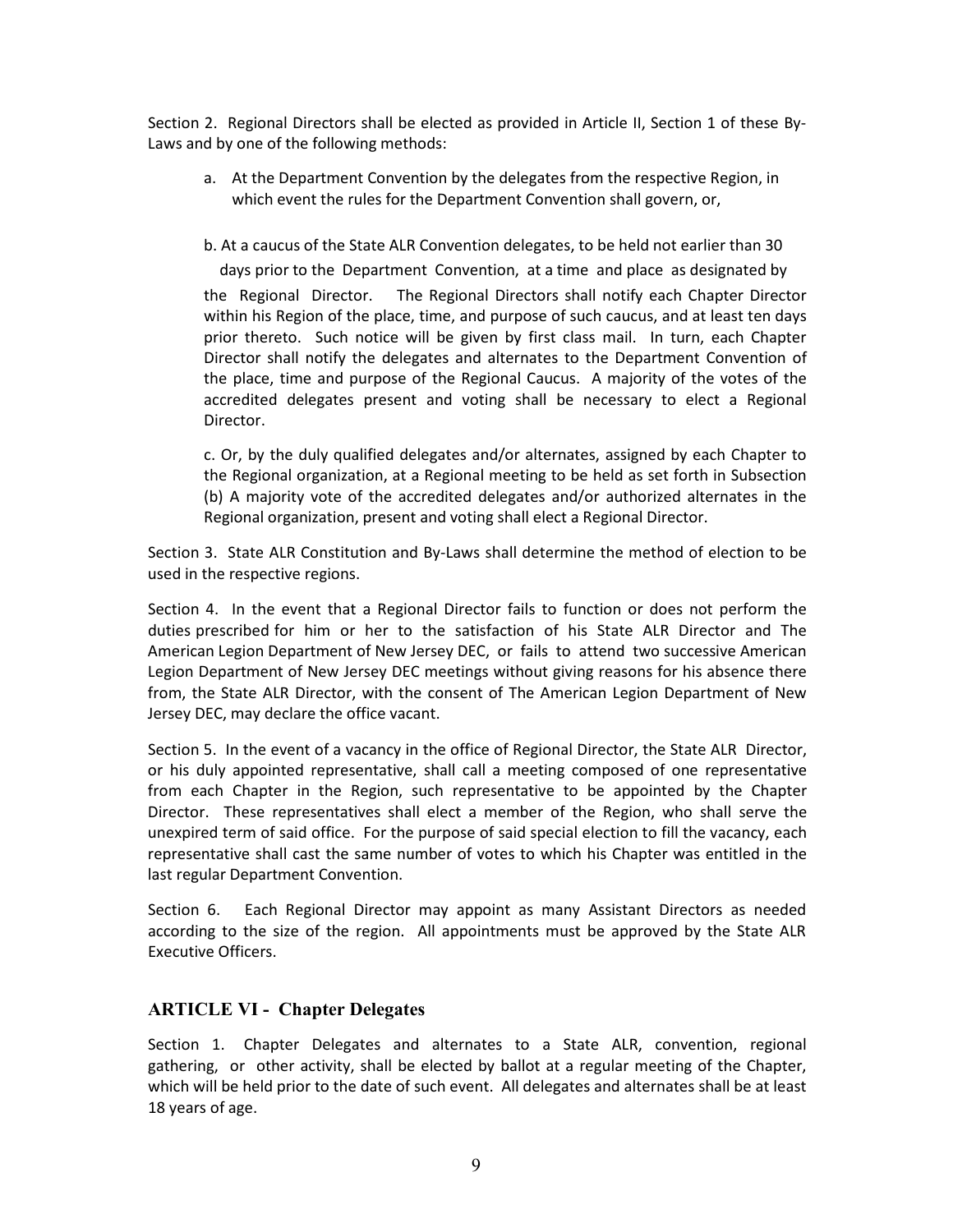Section 2. Each Chapter will be entitled to 2 delegates and 2 alternate delegates.

Section 3. Alternate(s) will vote only if the delegate(s) cannot attend the State ALR meeting, convention, regional gathering, or other activity.

## **ARTICLE VII - Department ALR Appointments**

Section 1. The Department ALR Director, immediately upon taking office each year, shall appoint committees, or commissions, for the furtherance of State ALR/Chapter programs with the approval of the Department Executive Committee.

Section 2. Such committees shall consist of persons, and the chair thereof, as designated by the Department ALR Director with the approval of the Department Executive Committee.

Section 3. The Department ALR Director shall be EX-OFFICIO member of all committees he/she appoints and upon leaving office; all committees appointed by him/her shall be dissolved.

## **ARTICLE VIII - RESOLUTIONS**

All resolutions to change these By-Laws must be written in The American Legion format and forwarded to the ALR Regional directors for review. Resolutions will then be forwarded to Department Headquarters 60 days in advance of the DEC meeting. Headquarters will review the resolutions for proper format and forward to the DEC members and Regional Directors with any accompanying documentation 30 days in advance of the DEC.

## **ARTICLE IX - NOTICES**

Section 1. Every Department member shall furnish the Department ALR Secretary a valid email if available and mailing address, and telephone number, only if a Chapter Membership Chairperson has not been appointed, or elected.

Section 2. The Department ALR Secretary shall cause notice of the annual election to be given at least two weeks prior thereto.

## **ARTICLE X - RULES OF ORDER**

All proceedings of the Department ALR shall be conducted under and pursuant to Roberts' Rules of Order (Newly Revised)

## **ARTICLE XI - LIMITATIONS OF LIABILITIES**

Section 1. The New Jersey American Legion Riders (including all Posts Level Chapters within The American Legion , Department of New Jersey) shall not incur nor cause to be incurred, any liability or oblication whatsoever – which shall subject any; members of The American Legion, Department, County, Post, other Post ALR, subdivision, or other individuals, corporations or organizations to a liability of any fashion.